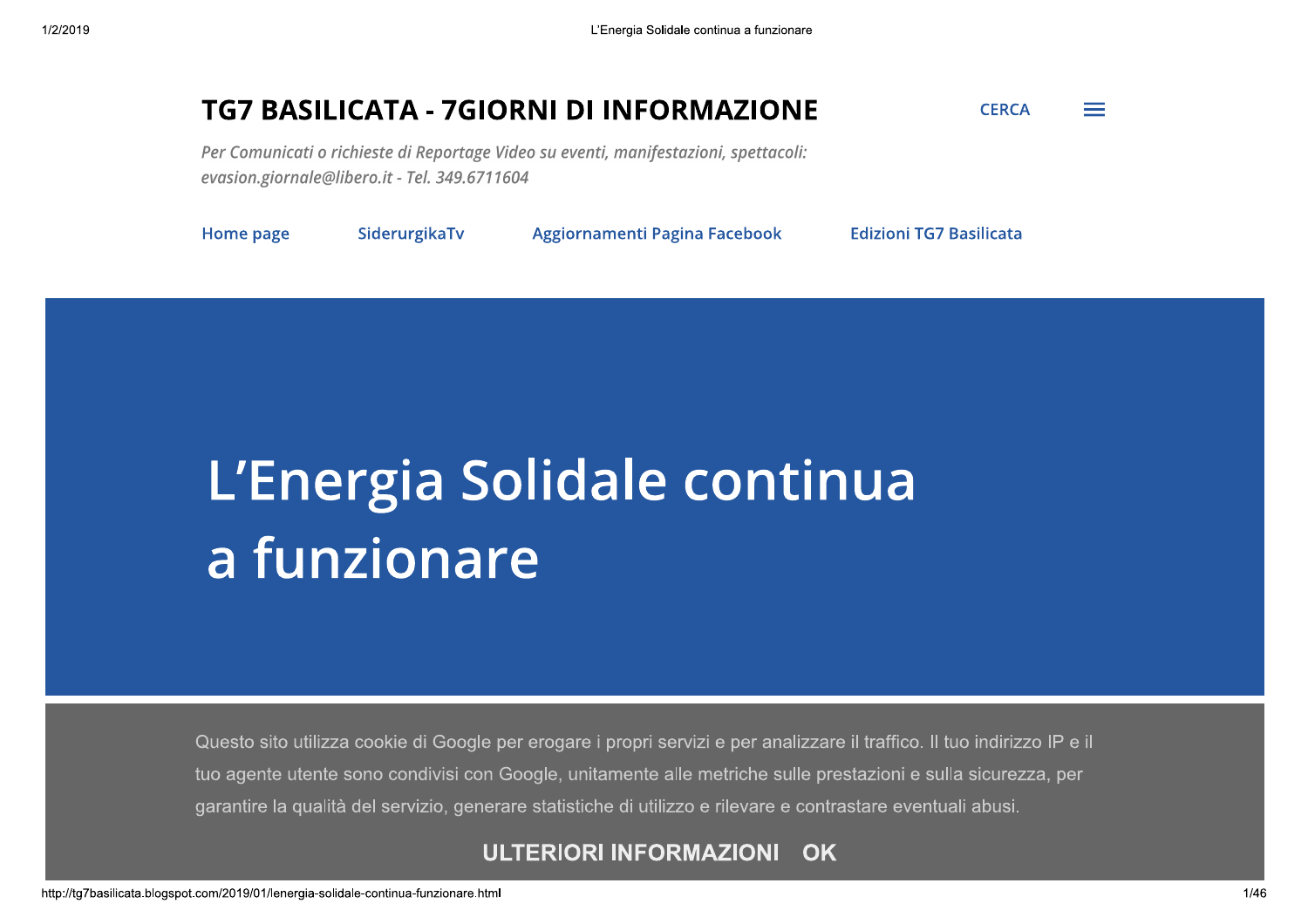**CONDIVIDI** 



## Bilancio del progetto innovativo promosso dal "Consorzio La

#### Città Essenziale"

Si è tenuta oggi la conferenza stampa di presentazione dei risultati del progetto "Energia Solidale" alla presenza dell' l'Assessore alle Politiche Sociali, Marilena Antonicelli, il Sindaco di Irsina, Nicola Massimo Morea, Il Presidente del Consorzio La

Questo sito utilizza cookie di Google per erogare i propri servizi e per analizzare il traffico. Il tuo indirizzo IP e il tuo agente utente sono condivisi con Google, unitamente alle metriche sulle prestazioni e sulla sicurezza, per garantire la qualità del servizio, generare statistiche di utilizzo e rilevare e contrastare eventuali abusi.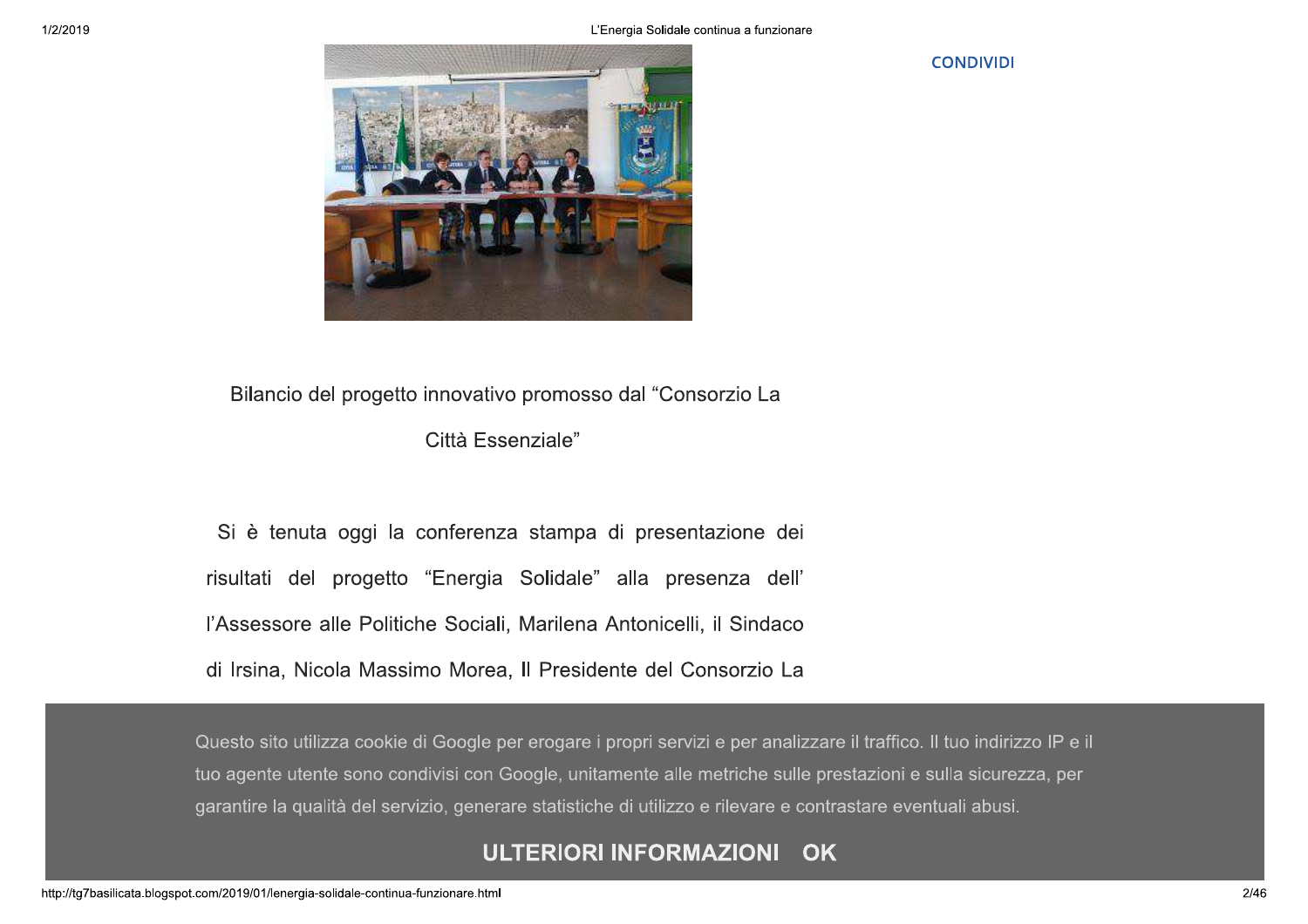Essenziale e gestito dalla cooperativa socia L'Abbraccio da regolamento rimane chiuso nelle festività natalizie, pasquali e per l'intero mese di agosto. Grazie alle risorse del progetto innovativo "Energia Solidale" del Consorzio La Città Essenziale e un confinaziamento della cooperativa l'Abbraccio, è stata garantita l'apertura del mese agosto del Centro Diurno e quindi la prosecuzione di tutte le attività didattiche.



Questo sito utilizza cookie di Google per erogare i propri servizi e per analizzare il traffico. Il tuo indirizzo IP e il tuo agente utente sono condivisi con Google, unitamente alle metriche sulle prestazioni e sulla sicurezza, per garantire la qualità del servizio, generare statistiche di utilizzo e rilevare e contrastare eventuali abusi.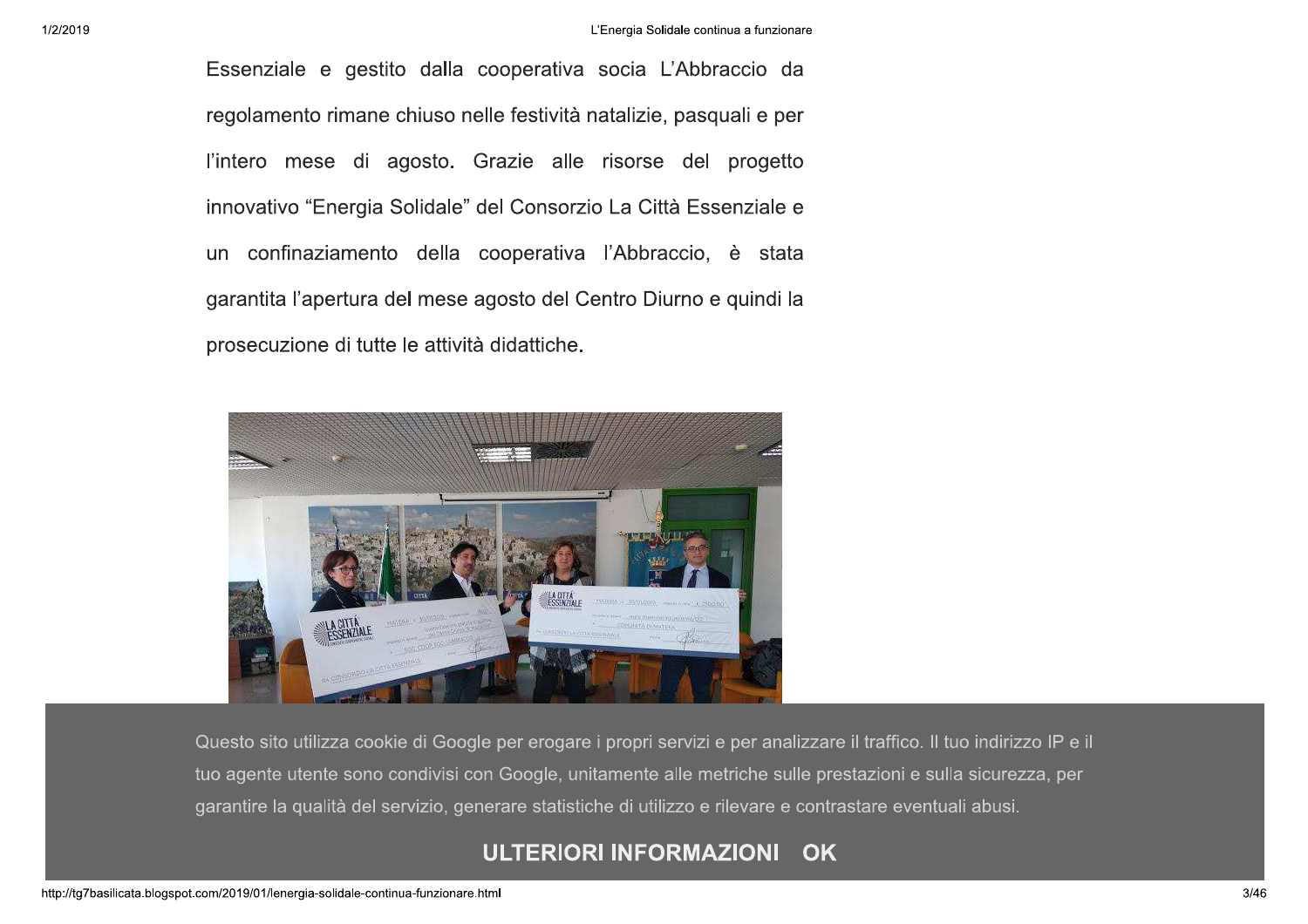1/2/2019

Energia Solidale è un progetto promosso a livello provinciale e regionale, per collegare i principi della sostenibilità ambientale con quelli della solidarietà sociale attraverso l'installazione di impianti fotovoltaici e interventi di efficientamento energetico che consento di risparmiare energia e ridurre l'impatto ambientale. Le risorse economiche risparmiate vengono utilizzate in servizi di welfare alla comunità, a sostegno delle fasce deboli della popolazione. In particolare, Energia Solidale permette sia di auto-finanziare servizi socio-assistenziali a persone in stato di bisogno (anziani, disabili, e minori) in accordo con le Amministrazioni Comunali e relativi Uffici di Servizi Sociali, sia di implementare lo sviluppo di cooperative di tipo B di inserimento lavorativo attraverso la realizzazione delle opere e/o la

Questo sito utilizza cookie di Google per erogare i propri servizi e per analizzare il traffico. Il tuo indirizzo IP e il tuo agente utente sono condivisi con Google, unitamente alle metriche sulle prestazioni e sulla sicurezza, per garantire la qualità del servizio, generare statistiche di utilizzo e rilevare e contrastare eventuali abusi.